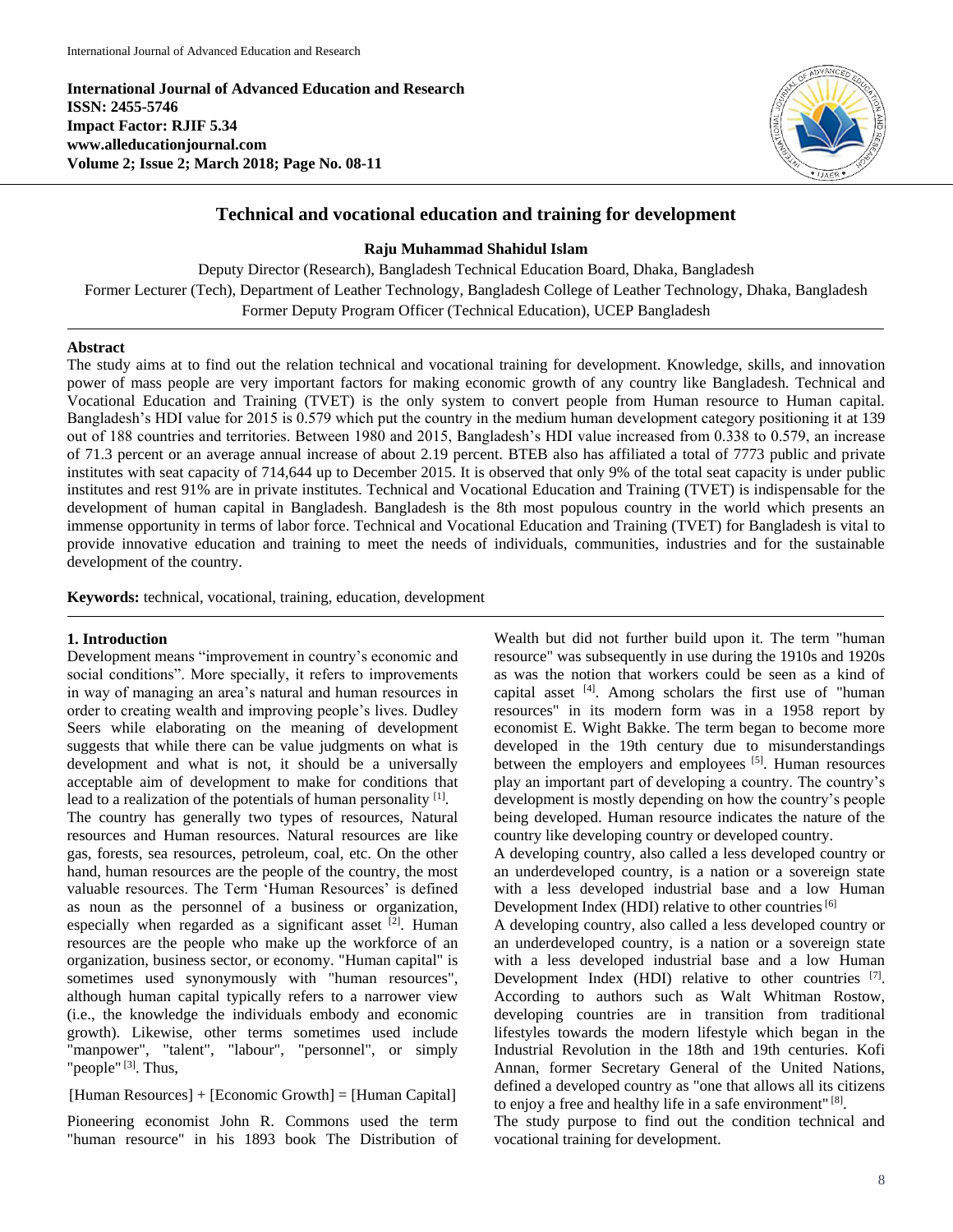## **2. Methodology**

For this study secondary data related to Technical and vocational education and training for development were collected and finally analyzed by using different statistical software.

# **3. Result and discussion**

The development of a country is measured with statistical indexes such as Gross national income per capita, Gross

## **3.1 Comparison between developed and developing countries**

domestic product, life expectancy at birth, the rate of literacy etc. The UN has developed the Human Development Index (HDI), a compound indicator of the above statistics, to gauge the level of human development for countries where data is available. The UN sets Millennium Development Goals (MDGs) and Sustainable Development Goals (SDGs) from a blueprint developed by all of the world's countries and leading development institutions, in order to evaluate growth.

|  |  |  |  |  | Table 1: Comparison between developed and developing countries |  |  |  |
|--|--|--|--|--|----------------------------------------------------------------|--|--|--|
|--|--|--|--|--|----------------------------------------------------------------|--|--|--|

| <b>Basis for comparison</b>  | <b>Developed countries</b>                                                                                         | <b>Developing countries</b>                                                                              |  |
|------------------------------|--------------------------------------------------------------------------------------------------------------------|----------------------------------------------------------------------------------------------------------|--|
| Meaning                      | A country having an effective rate of<br>industrialization and individual income is known<br>as Developed Country. | Developing Country is a country which has a slow rate<br>of industrialization and low per capita income. |  |
| Unemployment and Poverty     | Low.                                                                                                               | High                                                                                                     |  |
| Rates                        | Infant mortality rate, death rate and birth rate is<br>low while the life expectancy rate is high.                 | High infant mortality rate, death rate and birth rate,<br>along with low life expectancy rate.           |  |
| Living conditions            | Good                                                                                                               | Moderate                                                                                                 |  |
| Generates more revenue from  | Industrial sector                                                                                                  | Service sector                                                                                           |  |
| Growth                       | High industrial growth.                                                                                            | They rely on the developed countries for their growth.                                                   |  |
| Standard of living           | High                                                                                                               | Low                                                                                                      |  |
| Distribution of Income       | Equal                                                                                                              | Unequal                                                                                                  |  |
| <b>Factors of Production</b> | Effectively utilized                                                                                               | Ineffectively utilized                                                                                   |  |

#### **3.2 Bangladesh's HDI trends based on 1980-2015**

**Table 2:** Bangladesh's HDI trends based on 1980-2015

| Year | Life expectancy at birth | <b>Expected years of schooling</b> | Mean years of schooling | GNI per capita (2011 PPP\$) | <b>HDI</b> value |
|------|--------------------------|------------------------------------|-------------------------|-----------------------------|------------------|
| 1980 | 53.5                     | 4.9                                | 2.0                     | 1.148                       | 0.338            |
| 1985 | 55.6                     | 5.0                                | 2.4                     | 1,202                       | 0.356            |
| 1990 | 58.4                     | 5.6                                | 2.8                     | 1,301                       | 0.386            |
| 1995 | 61.9                     | 6.5                                | 3.3                     | 1,469                       | 0.424            |
| 2000 | 65.3                     | 7.5                                | 4.1                     | 1,688                       | 0.468            |
| 2005 | 68.0                     | 8.4                                | 4.5                     | 2,025                       | 0.505            |
| 2010 | 70.1                     | 9.5                                | 4.9                     | 2,660                       | 0.546            |
| 2011 | 70.5                     | 10.0                               | 5.1                     | 2,793                       | 0.559            |
| 2012 | 70.8                     | 10.0                               | 5.1                     | 2,954                       | 0.563            |
| 2013 | 71.2                     | 10.0                               | 5.1                     | 3,082                       | 0.567            |
| 2014 | 71.6                     | 10.0                               | 5.1                     | 3,191                       | 0.570            |
| 2015 | 72.0                     | 10.2                               | 5.2                     | 3,341                       | 0.579            |

*Source*: Human development report 2015, UNDP.

Bangladesh's HDI value for 2015 is 0.579 which put the country in the medium human development category positioning it at 139 out of 188 countries and territories. Between 1980 and 2015, Bangladesh's HDI value increased from 0.338 to 0.579, an increase of 71.3 percent or an average annual increase of about 2.19 percent.

#### **3.3 Bangladesh's HDI indicators for 2014 relative to selected countries and groups**

| Table 3: Bangladesh's HDI indicators for 2014 relative to selected countries and groups |  |
|-----------------------------------------------------------------------------------------|--|
|-----------------------------------------------------------------------------------------|--|

| Country    |      |      | Life expectancy at birth Expected years of schooling   Mean years of schooling   GNI per capita (2011 PPP\$)  HDI Value  HDI Rank |       |     |
|------------|------|------|-----------------------------------------------------------------------------------------------------------------------------------|-------|-----|
| Bangladesh |      | 10.C |                                                                                                                                   | 0.570 | 142 |
| Pakistan   | 66.2 |      |                                                                                                                                   | 0.538 | 147 |
| Nepal      | 69.6 |      |                                                                                                                                   | 0.548 | 145 |
| South Asia | 68.4 |      |                                                                                                                                   | 0.607 |     |
| Medium HDI | 68.6 |      |                                                                                                                                   | 0.630 |     |

*Source*: Human Development Report 2015, UNDP.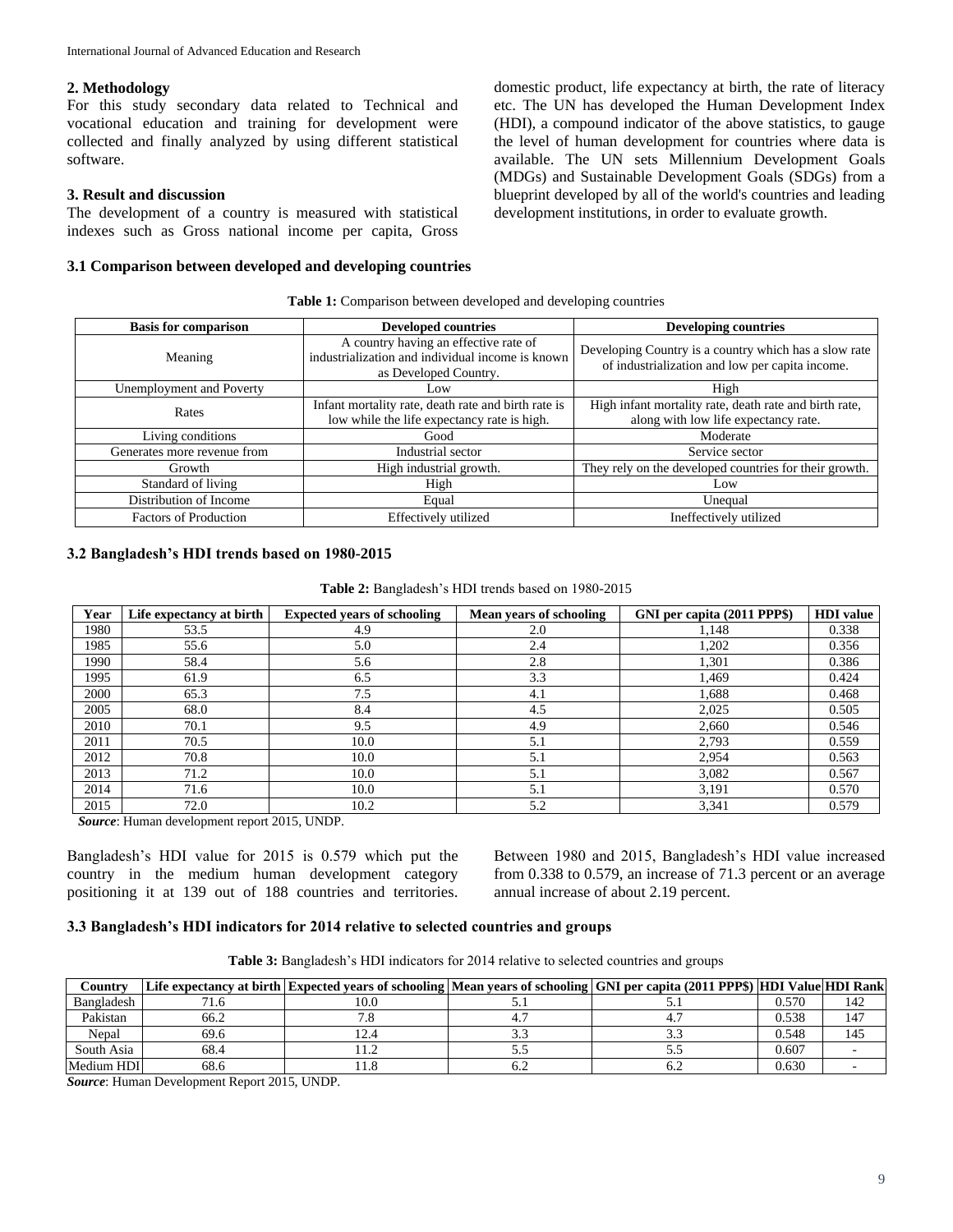#### **3.4 Bangladesh's Work indicators for 2014 relative to selected countries and groups**

| <b>Work Indicators</b>                                             | <b>Bangladesh</b> | <b>Medium HDI</b> | <b>Developing countries</b> | <b>South Asia</b> |
|--------------------------------------------------------------------|-------------------|-------------------|-----------------------------|-------------------|
| Employment to population ratio (% ages 15 and older)               | 67.8              | 55.7              | 60.7                        | 53.2              |
| Labour force participation rate (% ages 15 and older)              | 70.8              | 58.8              | 64.3                        | 55.6              |
| Share of employment in agriculture (% of total employment)         | 48.1              | 42.5              | 36.9                        | 45.9              |
| Share of employment in services (% of total employment)            | 37.4              | 35.3              | 39.1                        | 30.6              |
| Vulnerable employment (% of total employment)                      | 85.0              | 65.1              | 54.0                        | 77.3              |
| Total unemployment (% of labor force)                              | 4.5               | 5.3               | 5.6                         | 4.2               |
| Youth unemployment (% of youth labor force)                        | 8.7               | 15.1              | 14.6                        | 10.9              |
| Labor productivity: output per worker (2011 PPP \$)                | 3,457             | 9.483             | $\overline{\phantom{a}}$    | 8,117             |
| Child labor (% ages 5-14 years)                                    | 12.8              | 11.6              | 14.5                        | 12.3              |
| Working poor, PPP \$2 per day (% of total employment)              | 76.4              | 46.9              | 33.8                        | 54.9              |
| Working poor, PPP \$2 per day (% of total employment)              | 76.4              | 46.9              | 33.8                        | 54.9              |
| Mandatory paid maternity leave (days)                              | 112.0             | 98.0              | 99.0                        | 84.0              |
| Old age pension recipients (% of statutory pension age population) | 39.5              | 27.7              | 51.0                        | 23.9              |
| Internet users (% of population)                                   | 9.6               | 21.9              | 31.9                        | 17.6              |
| Mobile phone subscribers (per 100 people)                          | 75.9              | 91.5              | 91.2                        | 75.6              |

**Table 4:** Bangladesh's Work indicators for 2014 relative to selected countries and groups

*Source*: Human development report 2015, UNDP.

#### **3.5 Growth of TVET in Bangladesh**

Knowledge, skills, and innovation power of mass people are very important factors for making economic growth of any country like Bangladesh. The countries having high quality education and skills can face the challenges of world economy successfully. Skilled manpower contributes to implement economic, social and employment policies in Bangladesh so that the country can move forward for middle income county

by 2021 and developed country by 2041. Technical and Vocational Education and Training (TVET) is the only system to convert people from Human resource to Human capital. The table-5 shows the relationships between TVET enrollment and the remittance earned. It has been found that if people acquiring skills with proper knowledge and attitudes then they can earn more [9] .

**Table 5:** Relationship between remittance and growth of TVET in Bangladesh

| Year      | <b>Total Remittance</b><br>(in Billion Taka) | <b>TVET Enrollment</b><br>(in Number) | <b>TVET</b> Institute<br>(in Number) | <b>TVET Teacher</b><br>(in Number) |
|-----------|----------------------------------------------|---------------------------------------|--------------------------------------|------------------------------------|
| 2007-2008 | 542.96                                       | 360779                                | 4160                                 | 19752                              |
| 2008-2009 | 666.77                                       | 427604                                | 4484                                 | 20703                              |
| 2009-2010 | 760.11                                       | 488767                                | 5145                                 | 21523                              |
| 2010-2011 | 829.91                                       | 527075                                | 5956                                 | 22455                              |
| 2011-2012 | 1018.82                                      | 673423                                | 6487                                 | 22919                              |
| 2012-2013 | 11.56.47                                     | 768023                                | 6835                                 | 26322                              |
| 2013-2014 | 1105.84                                      | 809435                                | 7245                                 | 27073                              |
| 2014-2015 | 1189.93                                      | 920305                                | 7560                                 | 28798                              |
| 2015-2016 | 1168.57                                      | 1038820                               | 7773                                 | 30903                              |

*Source*: Bangladesh bank report, BTEB enrollment report, BANBEIS report.

In National Education Policy 2010, highest importance is given to turn students into competent manpower through technical and vocational education. There is a high demand of skill manpower abroad and in domestic market. This will gradually increase in the coming years. Skilled manpower will earn more foreign currency from overseas and contribute country's technical development leading to economic development of the country [10].

In National Skills Development Policy, 2011 Bangladesh Technical Education Board is mandated to provide relevant, accessible, high quality and efficient technical education and skills development and maintain uniform standard throughout the country. It is found that labor force increases 2.0 million annually in Bangladesh. Millions of youth are dropped out from schooling. Policy needs to accommodate those youths [11]. For this it is necessary to collect data on this group of youth for mapping enrollment in different curriculum in TVET <sup>[12]</sup>. The assessment of the demand for skilled workforce in the economy requires enrollment information. A

painstaking effort to be adopted by Government with the authorities, various working groups, employers, industry and expert from the institutions in framing strategies for planning, implementation, employment generation and skill training. In order to match between the population and economy need of the country's demand for the TVET programs has been recognized by the government. In National Strategy for Accelerated Poverty Reduction II (NSAPR II) paper, the enrollment target for TVET has been set to 20 percent by 2020. To achieve this target, Bangladesh Technical Education Board (BTEB) administers a network of more than seven thousand Institutes that serve students throughout the state. BTEB has developed 28 different curriculums for offering different types of course or program in different engineering trade, technology and specializations. BTEB also has affiliated a total of 7773 public and private institutes with seat capacity of 714,644 up to December 2015. It is observed that only 9% of the total seat capacity is under public institutes and rest 91% are in private institutes.